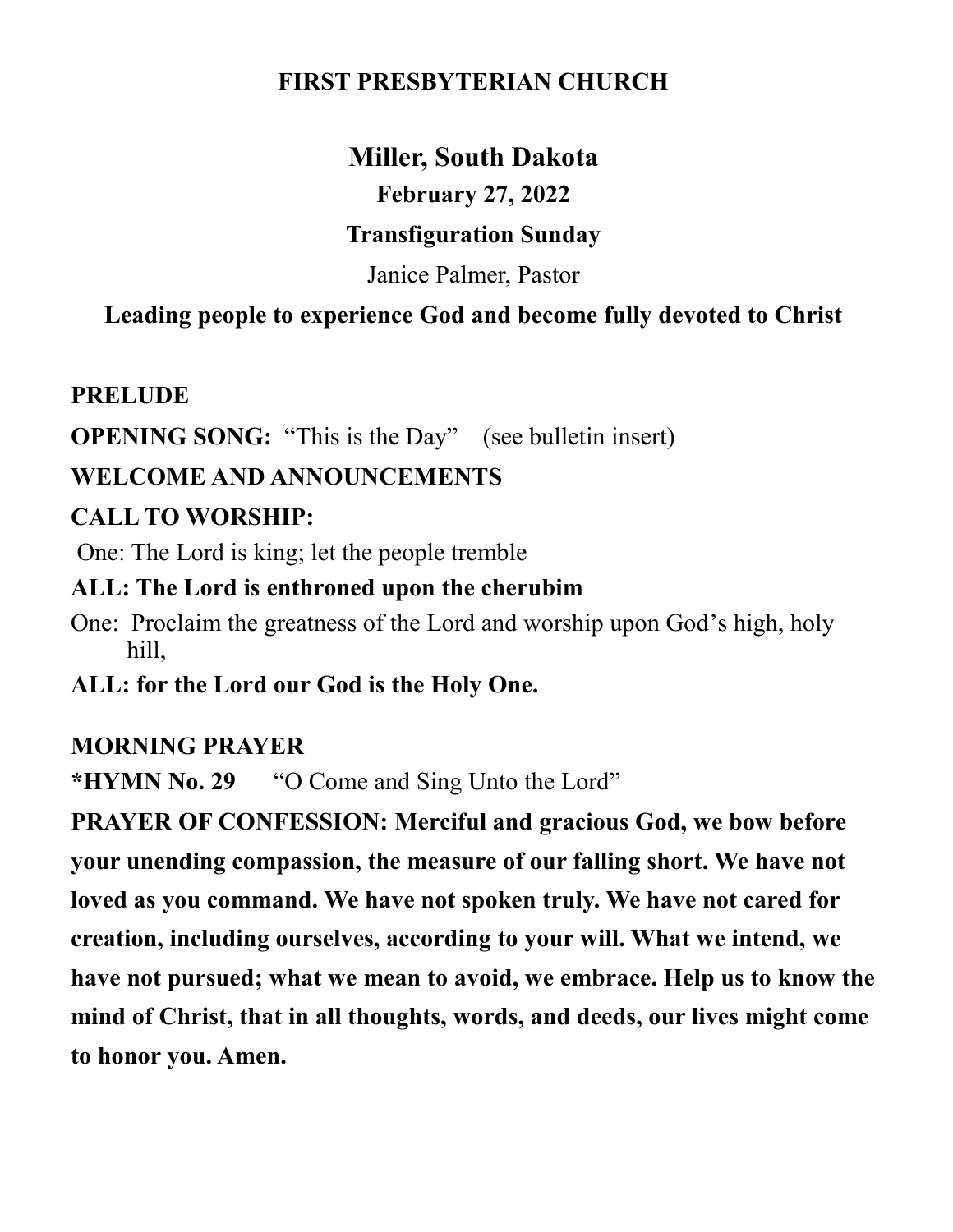#### \***DECLARATION OF FORGIVENESS**

#### **\*GLORIA PATRI**

#### **\*GREETING ONE ANOTHER**

#### **PRAYER FOR ILLUMINATION**

#### **RESPONSIVE READING:** Psalm 99 (p. 483 in pew Bible)

#### **CHILDREN'S TIME**

**CHOIR ANTHEM:** "Hymn of Promise"

**GOSPEL READING:** Luke 9: 28-36 (p.838 in pew Bible)

**SERMON:** "Saving Work"

#### **PASTORAL PRAYER and THE LORD'S PRAYER**

**\*HYMN No. 85** "Immortal, Invisible God Only Wise"

#### **INVITATION TO THE OFFERING**

## **---OFFERTORY**

#### **\*DOXOLOGY**

## **\*PRAYER OF THANKSGIVING/DEDICATION**

**HYMN No. 295** "Christ of the Upward Way"

## **CHARGE AND BENEDICTION**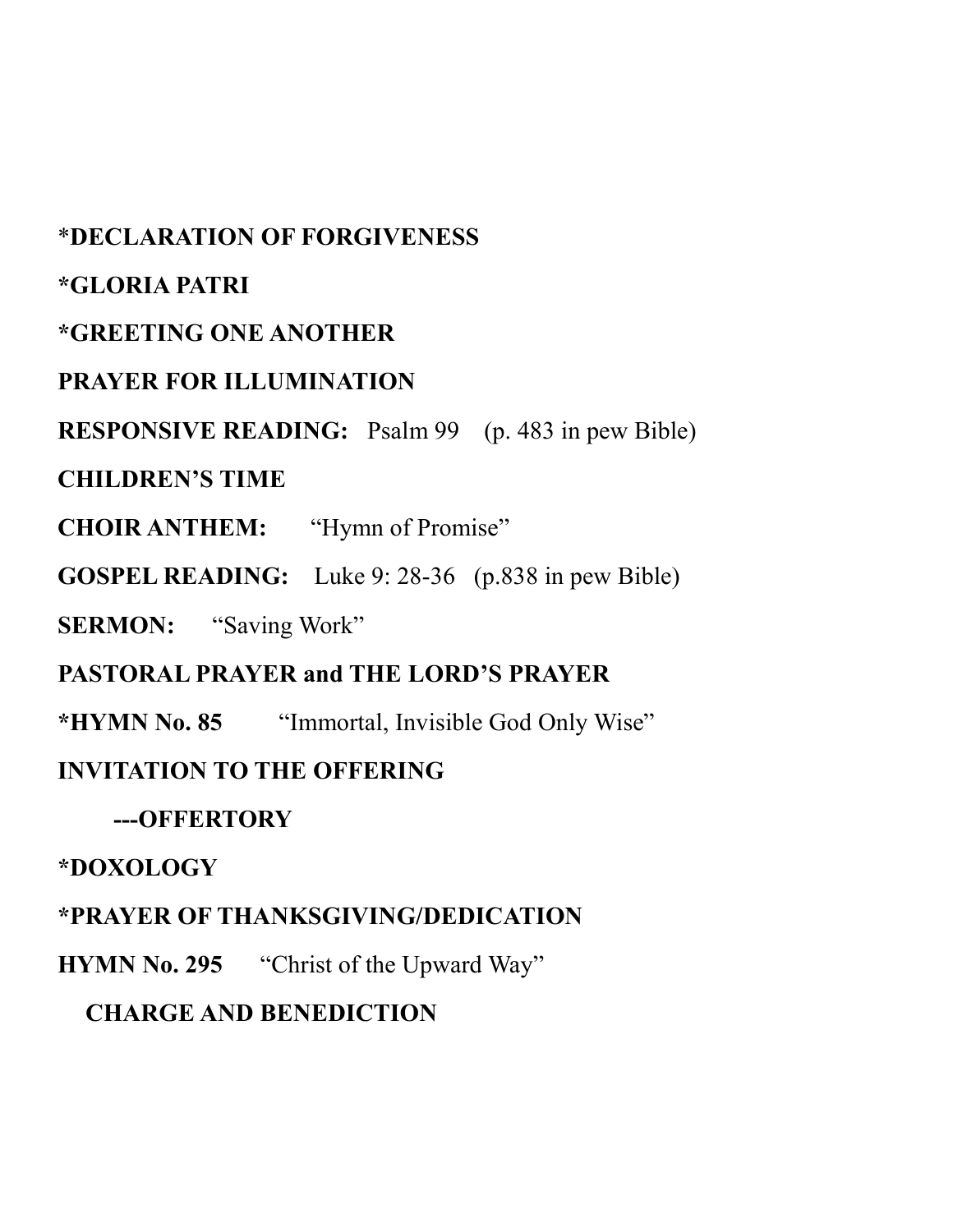#### **ANNOUNCEMENTS**

#### **REMEMBER:**

 **\*Guests, we welcome you.** Please sign the guest book by the front door before you leave. \***Large print bulletins are available.** 

If you would like one, please pick one up as you come into the sanctuary.

 \***Let the Deacons or Janice know** if you or someone you are aware of is hospitalized, in need of a visit, or prayers.

 **\*An usher will be available to help** people up and down the stairs or in and out of the elevator.

#### **OUR CHURCH**

#### **FEBRUARY 27- March 5**

| <b>Sun., Feb.27:</b>           | Worship at 10:00 A.M                                                                                                               |                                                     |  |
|--------------------------------|------------------------------------------------------------------------------------------------------------------------------------|-----------------------------------------------------|--|
|                                |                                                                                                                                    | Happy Birthday: Quinnley Miner                      |  |
| <b>Mon., Feb. 28:</b>          | Happy Birthday: Sydney Johnsen                                                                                                     |                                                     |  |
| <b>Tues., Mar. 1:</b>          | Happy Birthday: Tiffany Hofer, Janice Palmer,                                                                                      |                                                     |  |
|                                | & Dwan DeGeest                                                                                                                     |                                                     |  |
|                                |                                                                                                                                    | Fat Tuesday breakfast/supper from 5-7 at the Church |  |
| <b>Wed., Mar. 2:</b>           | Choir practice at 6:00<br>Ash Wednesday service with the Methodists here at 7:00<br>Happy Birthday: Brooke Jones & Florine Henning |                                                     |  |
|                                |                                                                                                                                    |                                                     |  |
|                                |                                                                                                                                    |                                                     |  |
| Thurs., Mar. 3:                | Happy Birthday: Chad & Lauryn Stevens                                                                                              |                                                     |  |
| <b>Fri., Mar. 5:</b>           | Happy Birthday:: Ollie Wagner & Bryleigh Resel                                                                                     |                                                     |  |
| <b>Sat., Mar. 5:</b>           | Happy Birthday: Jordyn Pugh & Xavier Hargens-Flores                                                                                |                                                     |  |
| Greeter:                       | Padyn Scheer                                                                                                                       |                                                     |  |
| <b>Student Greeters today:</b> |                                                                                                                                    | Quinnley & Arielle Miner                            |  |
|                                |                                                                                                                                    | & Teague Resel                                      |  |
| <b>Greeter for Mar. 6:</b>     |                                                                                                                                    | Chris & Christina Kruml                             |  |
|                                |                                                                                                                                    |                                                     |  |

- **Student Greeters for Mar. 6:** Corbin & Caiden Kruml **Ushers for February:** Dave & Jean Johnson
- **Student Ushers today:** Bryleigh Resel & Ruby Carder
- **Student Ushers for Mar. 6:** Carter Kruml & Davin Bossert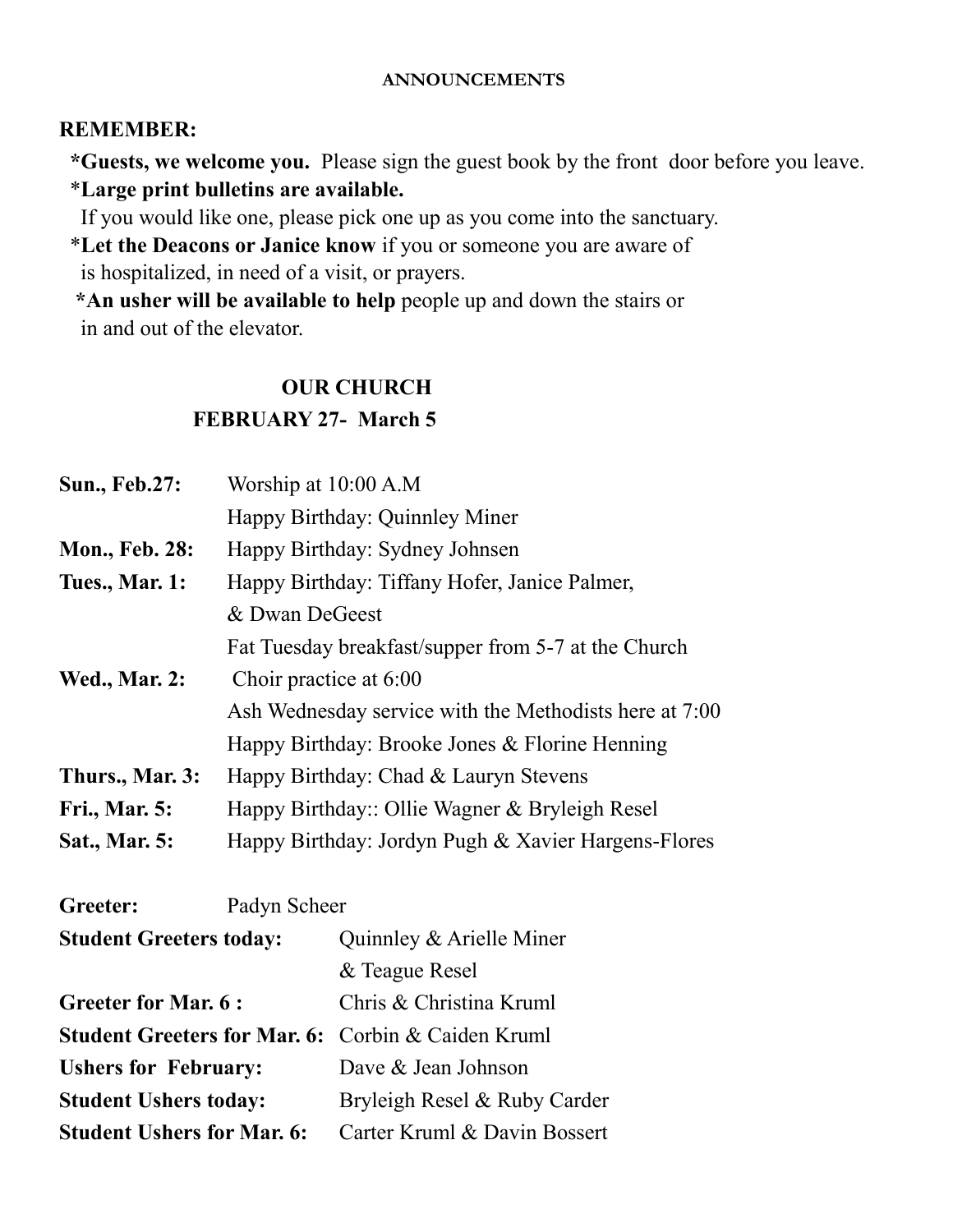# **Attendance for last week:** 64

#### **FYI:**

1. Our Church would like to get e-mail addresses of our members. If you could e-mail me at my address of [secretary@firstpresmiller.org,](mailto:secretary@firstpresmiller.org) I can save your addresses or please get them to me in writing if e-mailing is not an option. Thank you. Patty

*2. Please let the office know if I am missing any birthdays or anniversaries. Thank you!* **3. Offering for Feb. 20:** \$2,993.50

#### **OPENING SONG:**

#### **This Is the Day:**

This is the day, this is the day

That the Lord has made, that the Lord has made.

We will rejoice, we will rejoice and be glad in it, and be glad in it.

This is the day that the Lord has made.

We will rejoice and be glad in it.

This is the day, this is the day that the Lord has made.

(repeat)

#### **GLORIA PATRI**

Glory be to the Father, and to the Son and to the Holy Ghost. As it was in the beginning, is now and ever shall be, world without end. Amen.

#### **DOXOLOGY**

Praise God, from whom all blessings flow, Praise Him all creatures, here below, Praise Him above, ye heavenly host. Praise Father, Son, and Holy Ghost. Amen.

#### **Prayer list:**

June VanZee, Jill Nelson, Kayleen Fulton, Scott Teason, Vi Moncur, Sanae Brown, Mary Caffee, Marcia Potts, Nathan Bonebright, Melanie Wangsness, Bob Lager, Jean Johnson, Marcie Lander, Kayden Hammond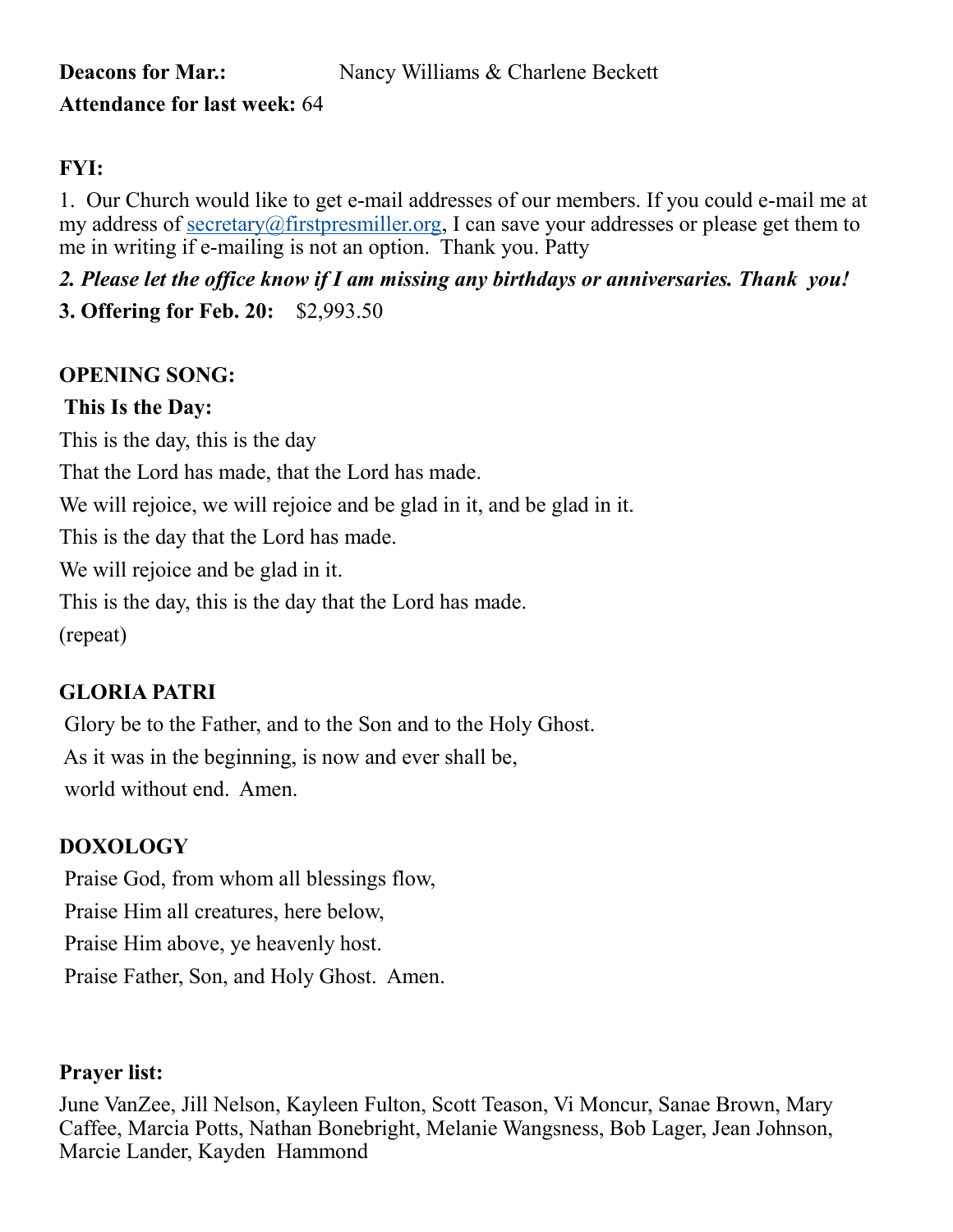*Household Prayer: Morning* Lord, Jesus Christ, as morning dawns, be our light in this new day. Let our lives reflect your glory, our words show forth your goodness, and our actions shine with your grace; in your holy name we pray. Amen.

*Household Prayer: Evening* Lord Jesus, as evening comes, be our light and hope in the darkness. Draw near to us in grace, surround us with your presence, and fill us with your peace; in your holy name we pray. Amen.